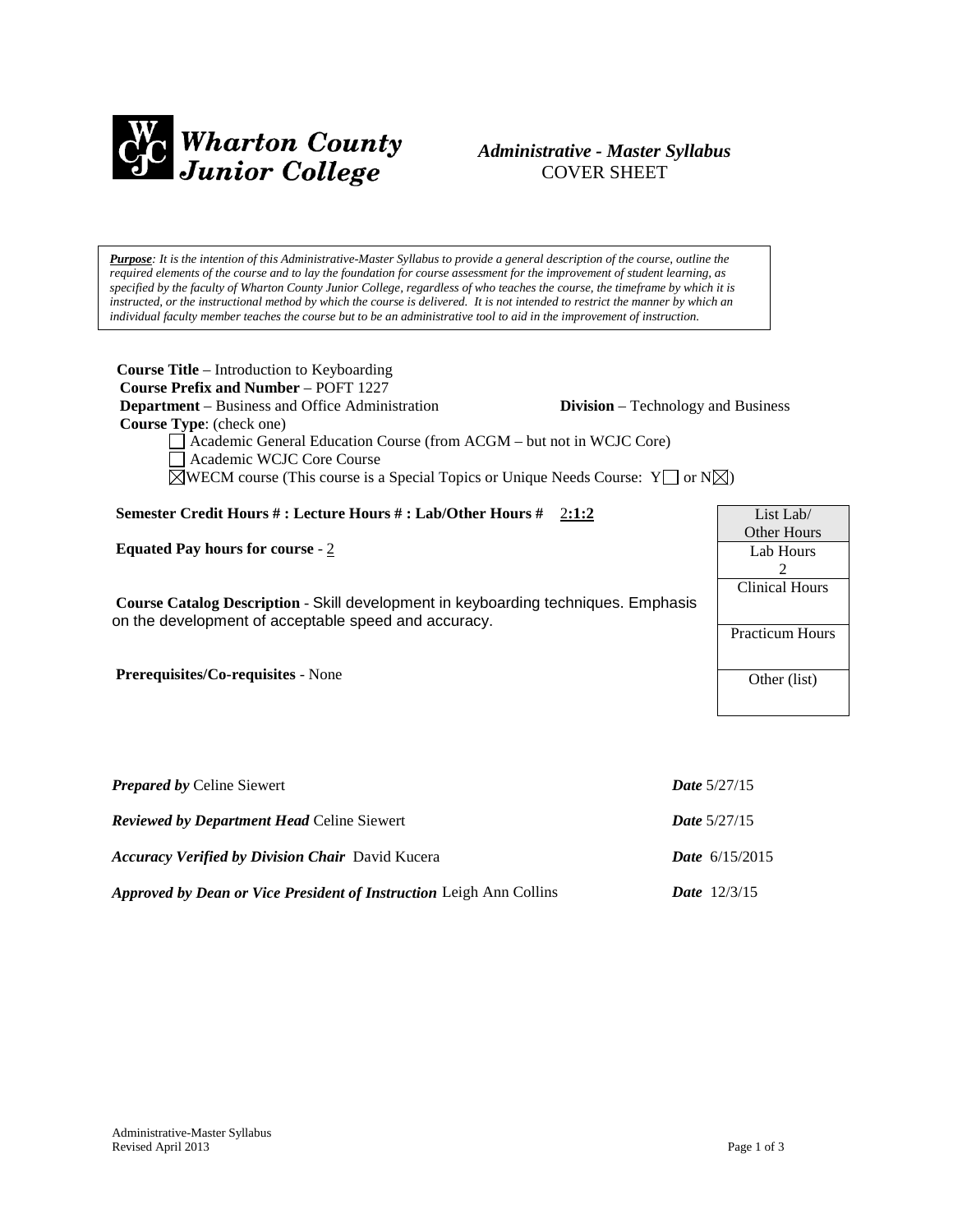

**I. Topical Outline** – Each offering of this course must include the following topics (be sure to include information regarding lab, practicum, clinical or other non-lecture instruction):

- Identify parts of the keyboard/microcomputer.
- Practice techniques of rapid key stroking and key shifting.
- Practice good posture.
- **•** Demonstrate alpha pad mastery by means of the touch system.
- **•** Demonstrate numeric pad mastery by means of the touch system.

## **II. Course Learning Outcomes**

| <b>Learning Outcomes</b><br>Upon successful completion of this course,<br>students will: | <b>Methods of Assessment</b>                                                                 |
|------------------------------------------------------------------------------------------|----------------------------------------------------------------------------------------------|
| Demonstrate basic keyboarding techniques.                                                | Timed writings on alphabetic keyboard<br>Timed writings on numeric keyboard and<br>technique |

## **III. Required Text(s), Optional Text(s) and/or Materials to be Supplied by Student.**

Required: The most recent edition of *College Keyboarding*: Keyboarding Course, Lesson 1-25 by Van Huss, Forde, Woo. Cengage. The textbook comes with a CD that the students can load into their computers at home in order to complete their homework.

## **IV. Suggested Course Maximum** - 20

#### **V. List any specific spatial or physical requirements beyond a typical classroom required to teach the course**.

At least 20 computers with USB ports and CD-ROM, Laser printer, desks for the computers and printers, and internet access.

# **VI. Course Requirements/Grading System – Describe any course specific requirements such as research papers or reading assignments and the generalized grading format for the course**

| Online:       | 60%<br>40% | Timed writings on alphabetic keyboard<br>Timed writings on numeric keyboard and technique |
|---------------|------------|-------------------------------------------------------------------------------------------|
| Face to face: | 60%        | Timed writings on alphabetic keyboard                                                     |
|               | 30%        | Timed writings on numeric keyboard                                                        |
|               | 10%        | Technique                                                                                 |